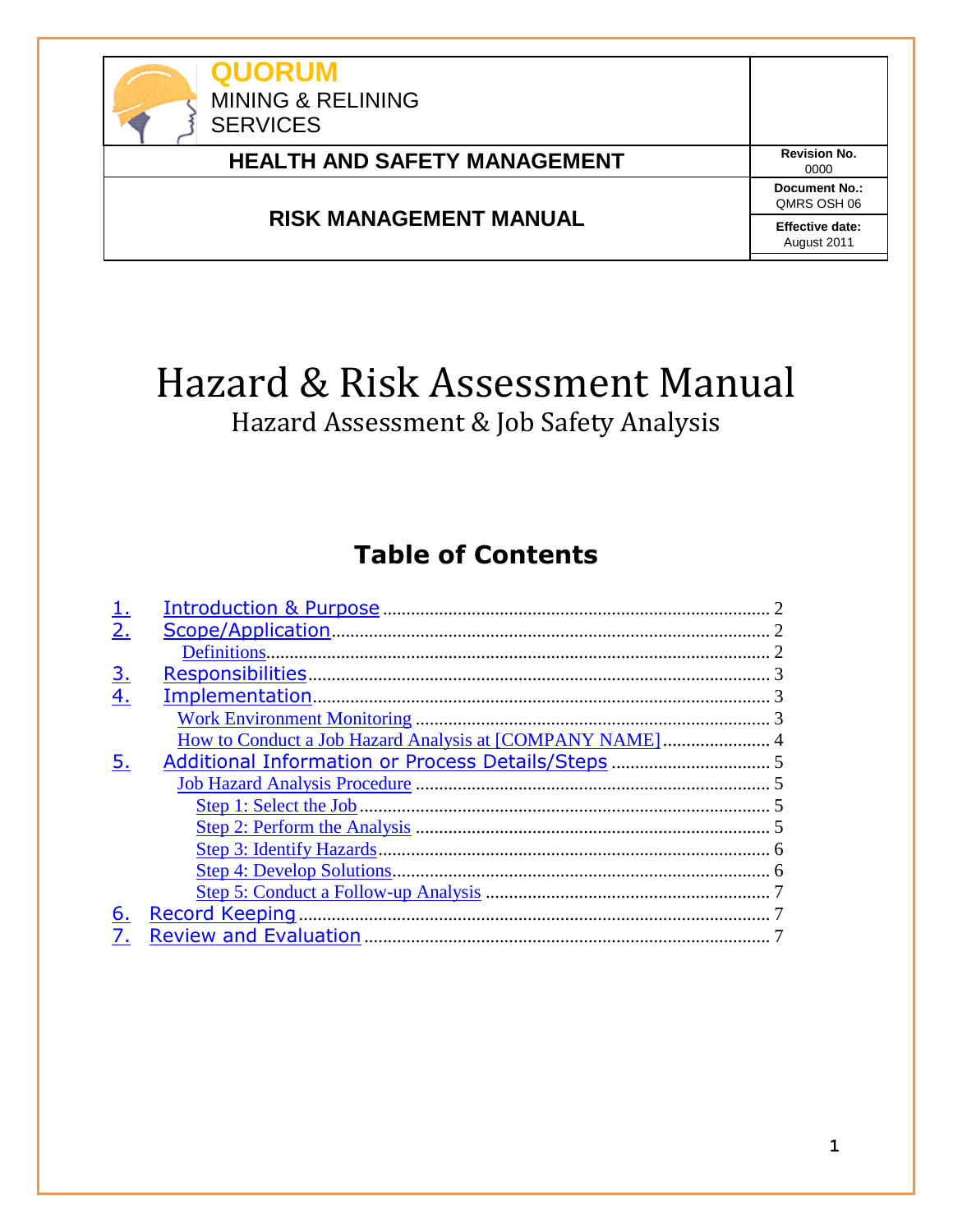

### Hazard and Risk Assessment Manual

#### <span id="page-1-0"></span>**1. Introduction & Purpose**

1.1. QUORUM is committed to ensuring a safe and healthy workplace. In order for this to occur, hazards must be controlled. The first step in controlling hazards is identification and risk assessment. This manual provides guidelines on risk assessment and conducting a job hazard analysis.

#### <span id="page-1-1"></span>**2. Scope/Application**

<span id="page-1-2"></span>2.1. This manual applies to all QUORUM employees and to all areas where QUORUM employees work.

#### **Definitions**

- **Exposure Assessment** The qualitative and/or quantitative evaluation of the likely intake of biological, chemical, and physical agents via food as well as exposures from other sources if relevant.
- **Hazard** A biological, chemical or physical agent in, or condition of, food with the potential to cause an adverse health effect.
- **Hazard Characterization** Qualitative and/or quantitative evaluation of nature of adverse health effects associated with the hazard. For the purpose of microbiological risk assessment the concerns relate to microorganisms and/or their toxins.
- **Hazard Identification** The identification of biological, chemical, and physical agents capable of causing adverse health effects and which may be present in a particular food or group of foods.
- **Quantitative Risk Assessment**  A risk assessment that provides numerical expressions of risk and indication of the attendant uncertainties (stated in the 1995 Expert Consultation definition on Risk Analysis).
- **Qualitative Risk Assessment** A risk assessment based on data which, while forming an inadequate basis for numerical risk estimations, nonetheless, when conditioned by prior expert knowledge and identification of attendant uncertainties permits risk ranking or separation into descriptive categories of risk.
- **Risk**  A function of the probability of an adverse health effect and the severity of that effect, consequential to a hazard(s) in food.
- **Risk Analysis** A process consisting of three components: Risk assessment, risk management and risk communication.
- **Risk Assessment** A scientifically based process consisting of the following steps: (i) hazard identification, (ii) hazard characterization, (iii) exposure assessment, and (iv) risk characterization.
- **Risk Characterization** The process of determining the qualitative and/or quantitative estimation, including attendant uncertainties, of the probability of occurrence and severity of known or potential adverse health effects in a given population based on hazard identification, hazard characterization and exposure assessment.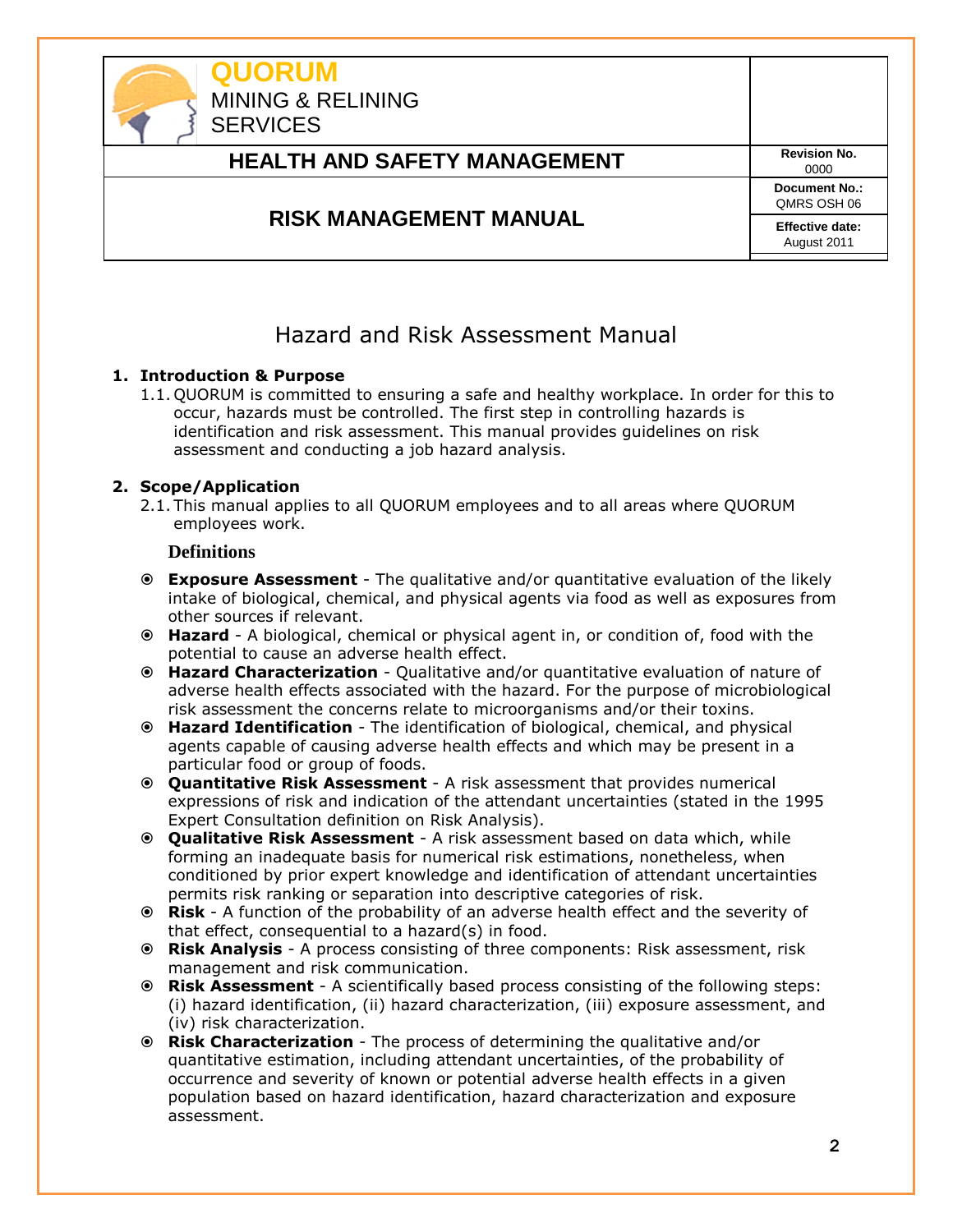

- **Risk Communication** The interactive exchange of information and opinions concerning risk and risk management among risk assessors, risk managers, consumers and other interested parties.
- **Risk Estimate** Output of risk characterization.
- **Risk Management** The process of weighing policy alternatives in the light of the results of risk assessment and, if required, selecting and implementing appropriate control options, including regulatory measures.
- **Sensitivity analysis** A method used to examine the behavior of a model by measuring the variation in its outputs resulting from changes to its inputs.
- **Transparent** Characteristics of a process where the rationale, the logic of development, constraints, assumptions, value judgments, decisions, limitations and uncertainties of the expressed determination are fully and systematically stated, documented, and accessible for review.
- **Uncertainty analysis** A method used to estimate the uncertainty associated with model inputs, assumptions and structure/form.

#### <span id="page-2-0"></span>**3. Responsibilities**

- 3.1. The Safety Manager is responsible for the overall management of risk assessment and job hazard analysis within QUORUM.
- 3.2. Department/Regional Managers are responsible for working with the Safety Manager to select areas to conduct a risk assessment and job hazard analysis, and to provide adequate resources to ensure assessments and analysis can be completed effectively.

#### <span id="page-2-2"></span><span id="page-2-1"></span>**4. Implementation**

#### *Work Environment Monitoring*

- 4.1.1. *Definition: Work Environment monitoring in the context of QUORUM's occupational health and management system refers to "those activities involving observation, testing and monitoring of the work environment in order to detect and assess if there are hazards present, to which employees and others may be exposed which have a potential to cause occupational health problems to those present in the workplace."*
- 4.1.2. Work environment monitoring could include, but is not limited to, activities for monitoring for the presence of :
	- Hazardous Substances
	- Noise
	- Fumes or Vapors
	- Radiation
	- Ergonomic Hazards
	- Fall Hazards
- 4.1.3. Air monitoring may be required as part of the risk assessment (where it is necessary to obtain a quantitative estimate of exposure), or to determine the effectiveness of engineering controls.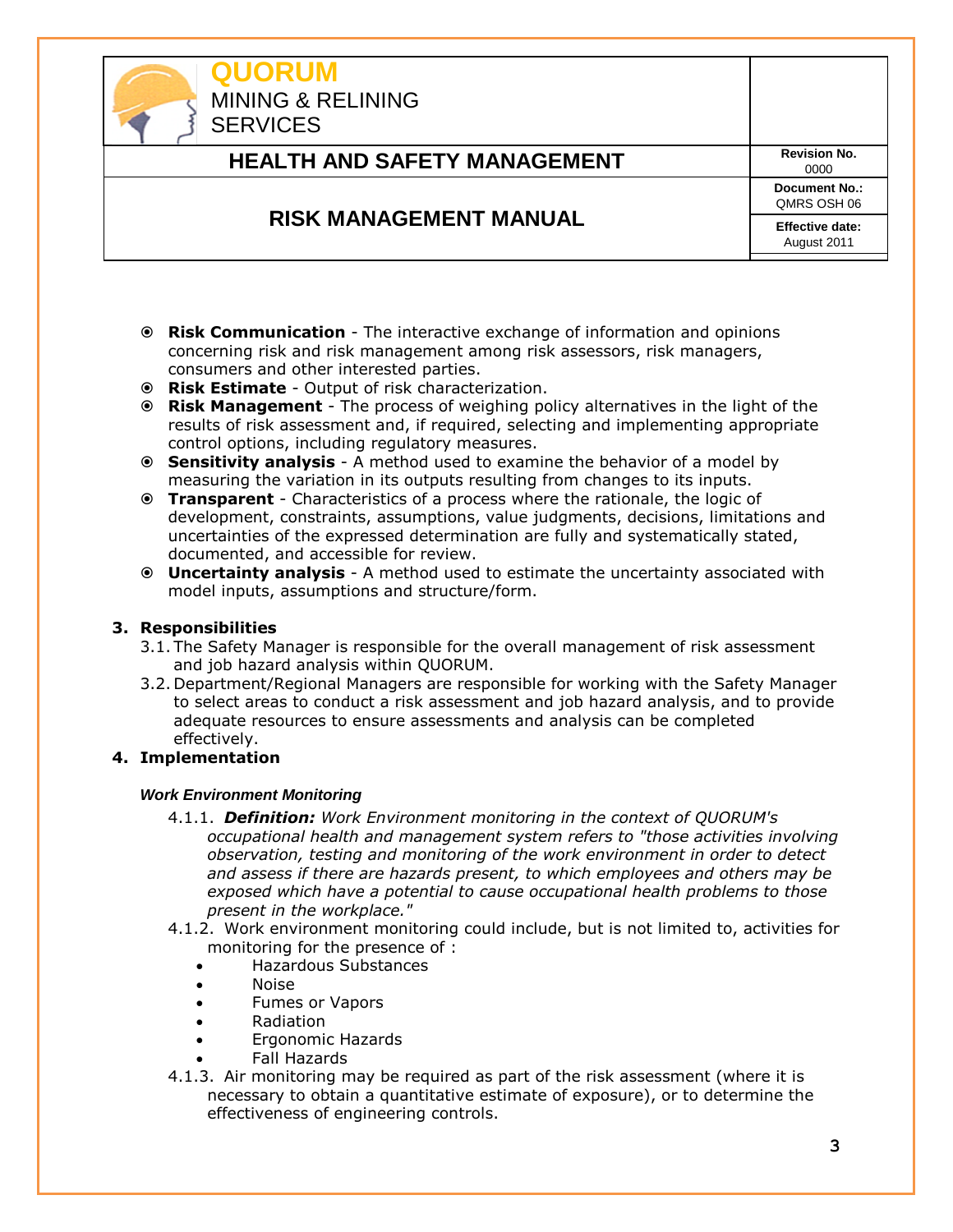| <b>QUORUM</b><br><b>MINING &amp; RELINING</b><br><b>SERVICES</b> |                                       |
|------------------------------------------------------------------|---------------------------------------|
| <b>HEALTH AND SAFETY MANAGEMENT</b>                              | <b>Revision No.</b><br>0000           |
|                                                                  | <b>Document No.:</b><br>QMRS OSH 06   |
| <b>RISK MANAGEMENT MANUAL</b>                                    | <b>Effective date:</b><br>August 2011 |

4.1.4. See the Respiratory Protection Policy and the QUORUM Respiratory Protection Manual for details on work environment monitoring.

#### <span id="page-3-0"></span>*How to Conduct a Job Hazard Analysis*

#### 4.1.5. **Job Hazard Analysis**

- 4.1.6. Job Hazard Analysis is a procedure used to review work methods and uncover hazards that may result in accidents. It is one of the first steps in hazard prevention and safety training because a hazard must be recognized before it can be eliminated. Performance of a Job Hazard Analysis also assists in the determination of the cause(s) of an accident. The Job Hazard Analysis must be performed:
	- On all accidents causing death or major injuries
	- On tasks or procedures which field management or the QUORUM Safety Manager believe may pose uncontrolled hazards
	- On tasks or procedures that have a history of resulting in personal injury or property damage and
	- When new machines and potentially hazardous materials which can cause injury are introduced.

#### 4.2. **Uses of the Job Hazard Analysis**

- 4.2.1. The Job Hazard Analysis provides a learning opportunity for the supervisor/manager and employee. Copies of the Job Hazard Analysis should be made available to all employees who perform that job. The supervisor should explain the analysis to the employees and if necessary, provide additional training.
- 4.2.2. New employees or employees asked to perform new tasks must be trained to use the safe and efficient procedures developed in the Job Hazard Analysis. The new employee should be taught the correct method to perform a task before dangerous habits develop. The employee should also be instructed on how to recognize the hazards associated with each job step and to use the necessary precautions to avoid injury or accidents.
- 4.2.3. Jobs that are performed infrequently require additional effort to minimize accident potential. Pre-job instruction addressing the points listed on the Job Hazard Analysis will serve as a refresher to employees who may have forgotten some of the hazards in performing the task and the proper procedure to be used to avoid these hazards.
- 4.2.4. Finally, the Job Hazard Analysis is an accident investigation tool. When accidents occur involving a job for which a Job Hazard Analysis has been performed, the analysis should be reviewed to determine if proper procedures were followed or if the procedures should be revised.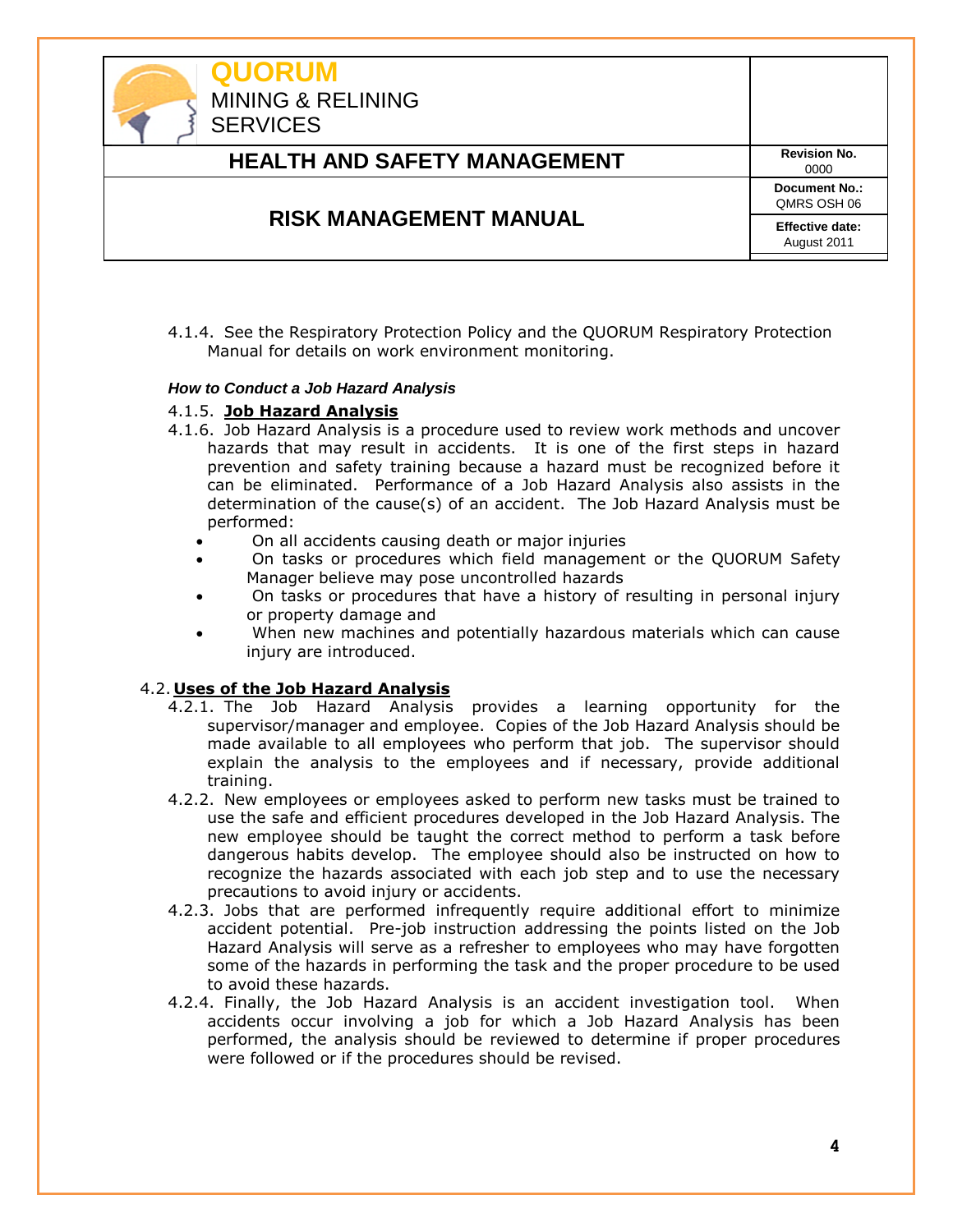

#### <span id="page-4-1"></span><span id="page-4-0"></span>**5. Additional Information or Process Details/Steps**

#### *Job Hazard Analysis Procedure*

5.1.1. Supervisors are expected to perform Job Hazard Analysis to evaluate jobs and work methods and to eliminate hazards. Before conducting a Job Hazard Analysis.

#### <span id="page-4-2"></span>**Step 1: Select the Job**

In selecting jobs to be analyzed and in establishing the order of analysis, the following factors should be considered. They are listed in order of importance.

- 1. **Production of Injuries**. Every job that has produced a medical treatment or disabling injury during the past three years should be analyzed.
- 2. **Frequency of Accidents.** Jobs that repeatedly produce accidents are candidates for a Job Hazard Analysis. The greater number of accidents associated with the job, the greater its priority for a Job Hazard Analysis. Subsequent injuries indicate that preventive action taken prior to their occurrence was not successful.
- 3. **Potential Severity.** Some jobs may not have a history of accidents but may have the potential for severe injury or property damage. The greater the potential severity, the greater its priority for a Job Hazard Analysis.
- 4. **New Jobs.** New operations created by changes in equipment, potentially hazardous materials or processes obviously have no history of accidents, but their accident potential should be fully appreciated. A Job Hazard Analysis should be made on every new job created. Analysis should not be delayed until an accident or "near miss" occurs.

#### <span id="page-4-3"></span>**Step 2: Perform the Analysis**

The supervisor responsible for the task should perform the JHA using the Job Hazard Analysis Work Sheet. This worksheet should be used as a reference as the notes taken on it can be used when determining hazards and recommendations. A reliable list will be developed though observation and discussion. The supervisor should conduct the JHA with the assistance of employees who regularly perform the task.

The job being analyzed should be broken down into a sequence of steps that describes the process in detail. Avoid two common errors: 1) making the breakdown too detailed so that an unnecessarily large number of steps results or 2) making the job breakdown too general so that the basic steps are not distinguishable. As a rule, the Job Hazard Analysis should contain less than 12 steps. If more steps are needed, the job should be broken into separate tasks. Job Hazard Analysis involves the following:

- 1. Selecting a qualified person to perform the task.
- 2. Briefing the employee demonstrating the task on the purpose of the analysis.
- 3. Observing the performance of the job and breaking it into basic steps.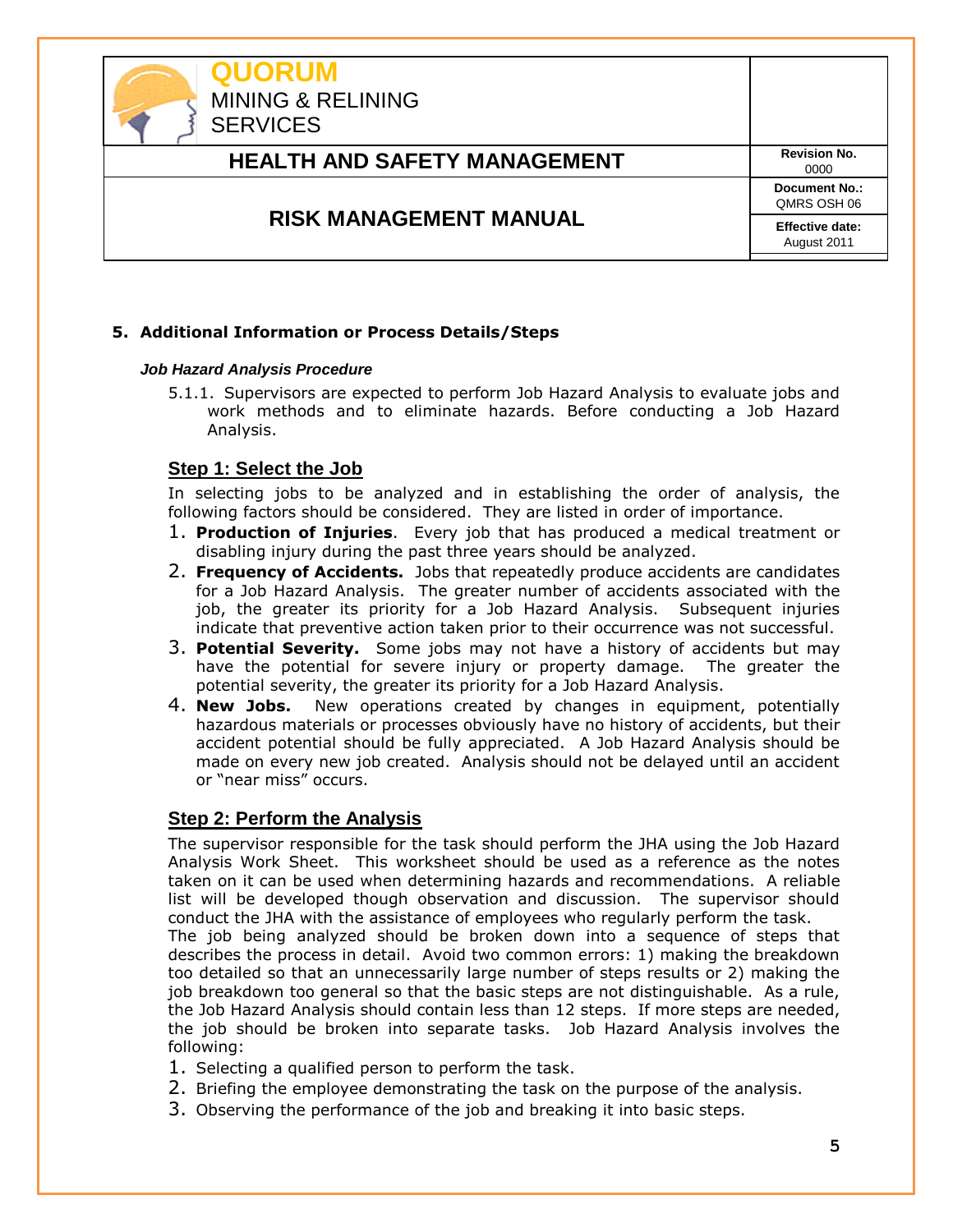| <b>QUORUM</b><br><b>MINING &amp; RELINING</b><br><b>SERVICES</b> |                                       |
|------------------------------------------------------------------|---------------------------------------|
| <b>HEALTH AND SAFETY MANAGEMENT</b>                              | <b>Revision No.</b><br>0000           |
|                                                                  | <b>Document No.:</b><br>QMRS OSH 06   |
| <b>RISK MANAGEMENT MANUAL</b>                                    | <b>Effective date:</b><br>August 2011 |

- 4. Recording and describing each step in the breakdown.
- 5. Reviewing the breakdown and description with the person who performed the task.

Select an experienced, capable and cooperative person who is willing to share ideas. He/She should be familiar with the purpose and method of a Job Hazard Analysis. Sometimes it is difficult for someone who is intimately familiar with a job to describe it in detail, therefore, reviewing a completed Job Hazard Analysis before conducting one will help illustrate the terminology and procedure to be followed.

Review the breakdown and analysis with the person who performed the job to ensure agreement of the sequence and description of the steps. Variations of routine procedures should be analyzed also.

The wording for each step should begin with an action word such as "**remove**," "**open,** or" "**lift**".

#### <span id="page-5-0"></span>**Step 3: Identify Hazards**

Hazards associated with each step are identified. To ensure a thorough analysis, answer the following questions about each step of the operation:

- 1. Is there a danger of striking against, being struck by, or otherwise making injurious contact with an object?
- 2. Can the employee be caught in, by, or between the objects?
- 3. Is there a potential for a slip or trip? Can someone fall on the same level or to another?
- 4. Can an employee strain himself or herself by pulling, pushing, lifting, bending or twisting?
- 5. Is the environment hazardous to one's health (toxic gas, vapor, mist, fumes, dust, heat, chemicals or radiation)?

#### <span id="page-5-1"></span>**Step 4: Develop Solutions**

The final step in Job Hazard Analysis is to develop a safe, efficient job procedure to prevent accidents. The principal solutions for minimizing hazards that are identified in the analysis are as follows:

- 1. **Find a new way to do a job.** To find an entirely new way to perform a task, determine the goal of the operation and analyze the various ways of reaching this goal. Select the safest method. Consider work saving tools and equipment.
- 2. **Change the physical conditions that create the hazard.** If a new way to perform the job cannot be developed, change the physical condition (such as tools, materials, equipment, layout, location) to eliminate or control the hazard.
- 3. **Reduce the frequency of its performance.** Often a repair or service job has to be repeated frequently because of another condition that needs correction. This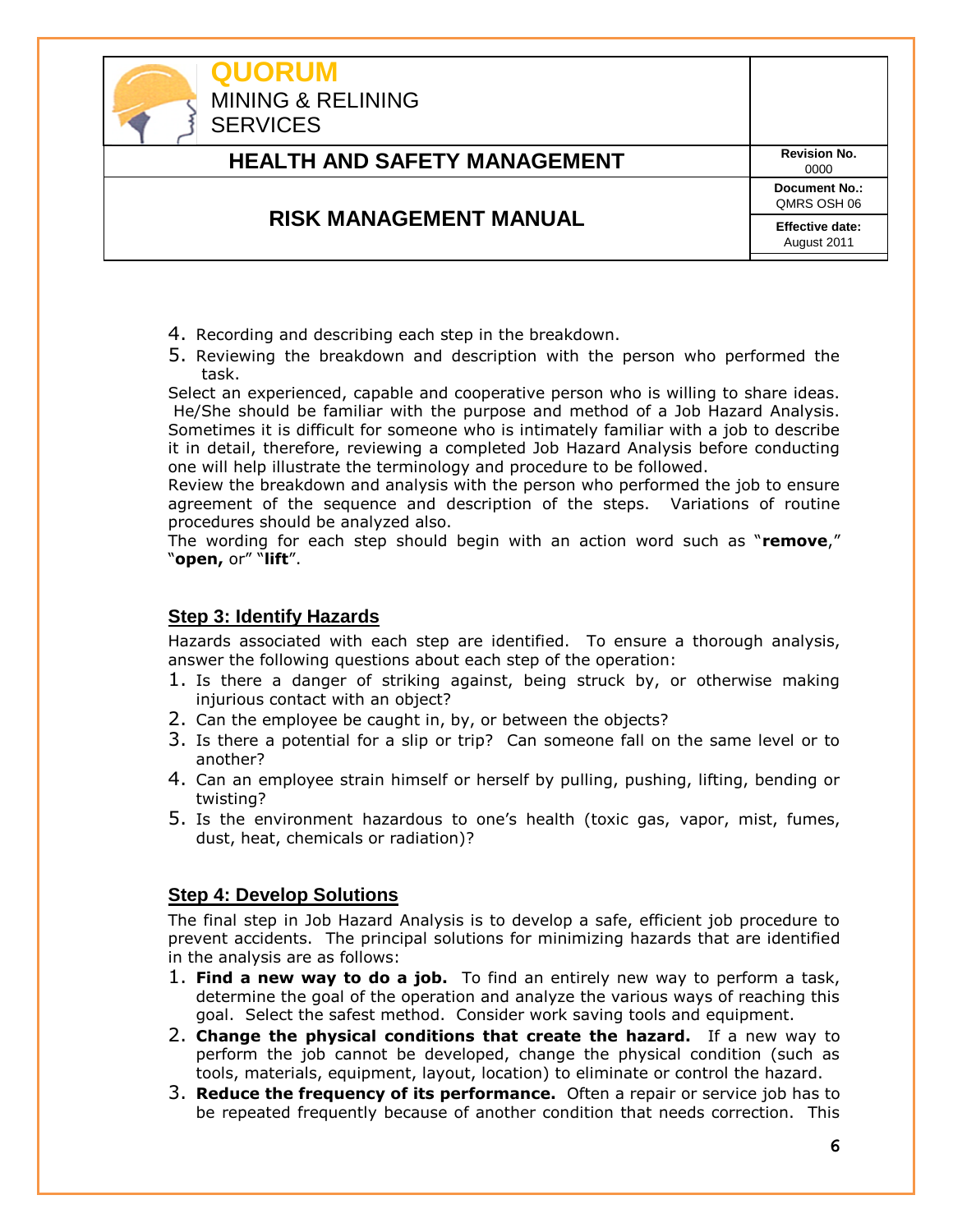| <b>QUORUM</b><br><b>MINING &amp; RELINING</b><br><b>SERVICES</b> |                                       |
|------------------------------------------------------------------|---------------------------------------|
| <b>HEALTH AND SAFETY MANAGEMENT</b>                              | <b>Revision No.</b><br>0000           |
|                                                                  | <b>Document No.:</b><br>QMRS OSH 06   |
| <b>RISK MANAGEMENT MANUAL</b>                                    | <b>Effective date:</b><br>August 2011 |

is particularly true in maintenance and material handling. To reduce the frequency of a repetitive job, eliminate the condition or practice that results in excessive repairs or service. If the condition cannot be eliminated, attempt to minimize the effect of the condition. Reducing the number of times a job is performed contributes to safer operations only because the frequency of exposure to the hazard is reduced. It is, of course, preferable to eliminate hazards and prevent exposure by changing physical conditions or revising the job procedure or both.

In developing solutions, general precautions such as "be alert", "use caution," or "be careful" are useless. Solutions should precisely state what to do and how to do it. For example, "make certain the wrench does not slip or cause loss of balance" does not tell how to prevent the wrench from slipping. A good recommendation explains both "what" and "how." For example, "Set wrench jaws securely on the bolt. Test its grip by exerting slight pressure on it."

#### <span id="page-6-0"></span>**Step 5: Conduct a Follow-up Analysis**

No less than once per month, each supervisor should observe employees as they perform at least one job for which a Job Hazard Analysis has been developed. The purpose of these observations is to determine whether or not the employees are doing the jobs in accordance with the safety procedures developed. The supervisor should review the Job Hazard Analysis before doing the follow-up review to reinforce the proper procedures that are to be followed.

#### <span id="page-6-1"></span>**6. Record Keeping**

6.1.A directory of Job Hazard Analysis's is maintained on the [Company Name]Web and is readily accessible to employees.

#### <span id="page-6-2"></span>**7. Review and Evaluation**

- 7.1. Follow-up analysis is conducted per Step 5 above.
- 7.2. A Job Hazard Analysis should be reviewed annually and anytime there is a modification to the equipment or a change to a procedure.